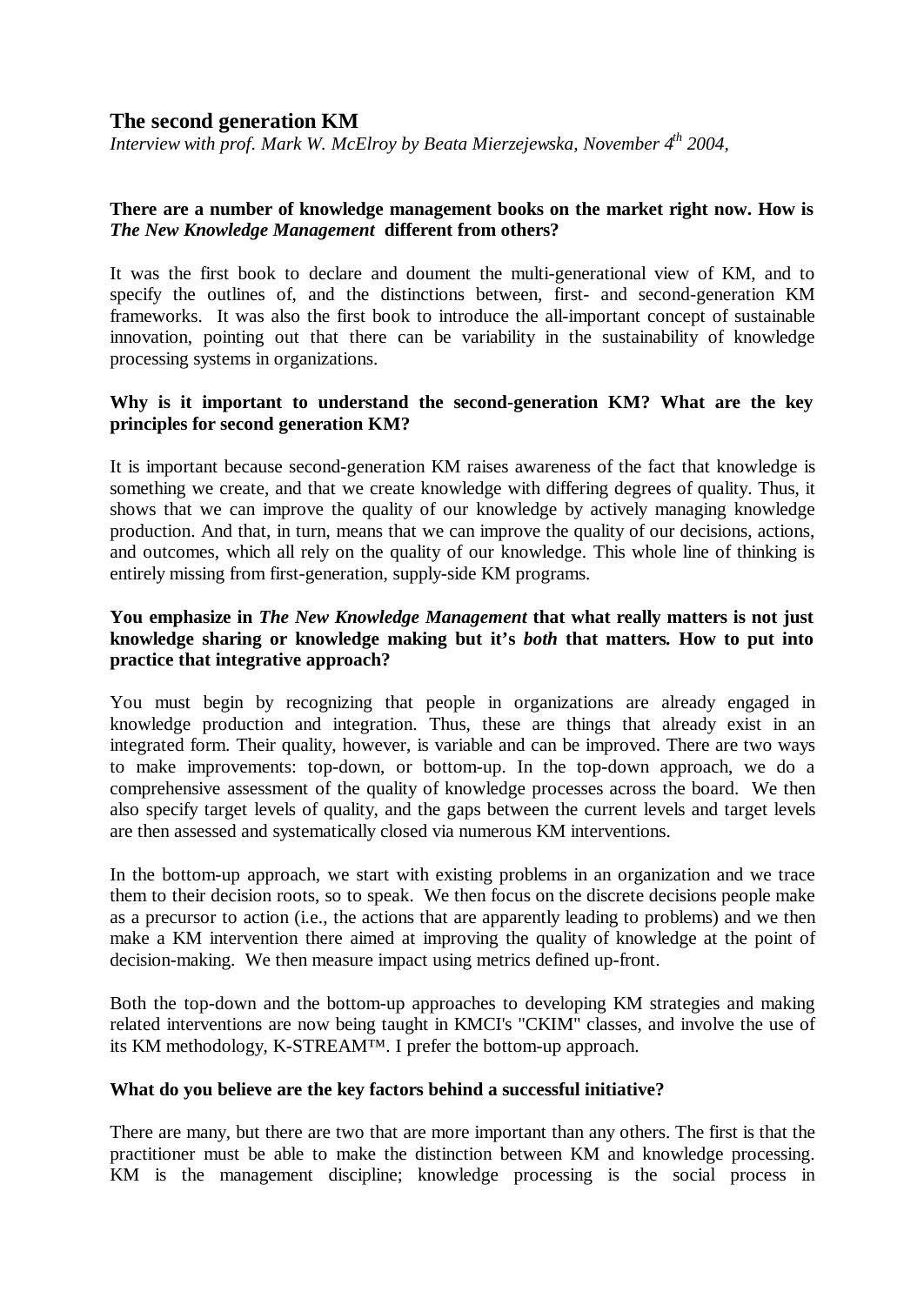organizations that KM attempts to improve. Too many KM programs confuse the two and thereby diminish their own effectiveness. For example, they say "KM is knowledge sharing," when what they should be saying is that "KM improves knowledge sharing." KM is the management discipline; knowledge sharing is a knowledge process that KM tries to improve, among others.

Incidentally, if you have a first edition of my book, the figure shown as Figure 1-2 has been updated in the second edition. This is very important. Here is the updated figure as now shown in the second edition:

#### [http://www.macroinnovation.com/images/NewKM\\_3\\_tier\\_model.pdf](http://www.macroinnovation.com/images/NewKM_3_tier_model.pdf)

The second factor is the need to make a meaningful distinction between knowledge and information. My colleagues and I at KMCI, for example, define knowledge as a type of information; a type that has survived our tests and evaluations and which can be held or expressed in mental or linguistic form.

This view informs us in our practice of KM and determines the types of strategies and interventions we pursue. It helps us distinguish between KM strategies that are relevant and those that are not. Too many approaches to KM, however, fail to make this distinction (or any like it), and as a result amount to little more than information management (IM) masquerading as KM, as if it were different – but it's not.

# **Integrating complexity theory, knowledge management and organizational learning seem to be pretty complicated. Do you think your KM model can be successfully implemented by any company?**

I think the article you're referring to here is a purely theoretical statement that need not be exposed in a corporate KM program at all. It is helpful, though, to be able to see and understand knowledge processing behaviors in organizations for what they are: selforganizing, problem-solving, collective learning systems. That view informs us of how to approach them, and suggests to us the kinds of KM strategies and interventions that are likely to be successful versus others that may not be. For me, this view led to the policy synchronization method described in my book. That is a direct result of understanding knowledge processing behaviors as self-organizing phenomena. It is a very good illustration of how theory informs practice, and also of how in the absence of theory, practice can be nothing but shallow guesswork.

#### **Second generation KM emphasizes the existence of a Knowledge Life Cycle composed of three main processes: Production, Validation and Integration. What practical measures would you suggest to implement the Production process of the Knowledge Life Cycle?**

First, the KLC has evolved somewhat since my book was published. We now refer to knowledge validation as 'knowledge claim evaluation' and it is part of knowledge production, not separate from it. Here is the latest view of the KLC:

#### <http://www.macroinnovation.com/images/KnowledgeLife8.01.03.pdf>

Next, as I said above, people are already doing knowledge production to one degree or another in all organizations. They cannot take action without knowledge, and so they must be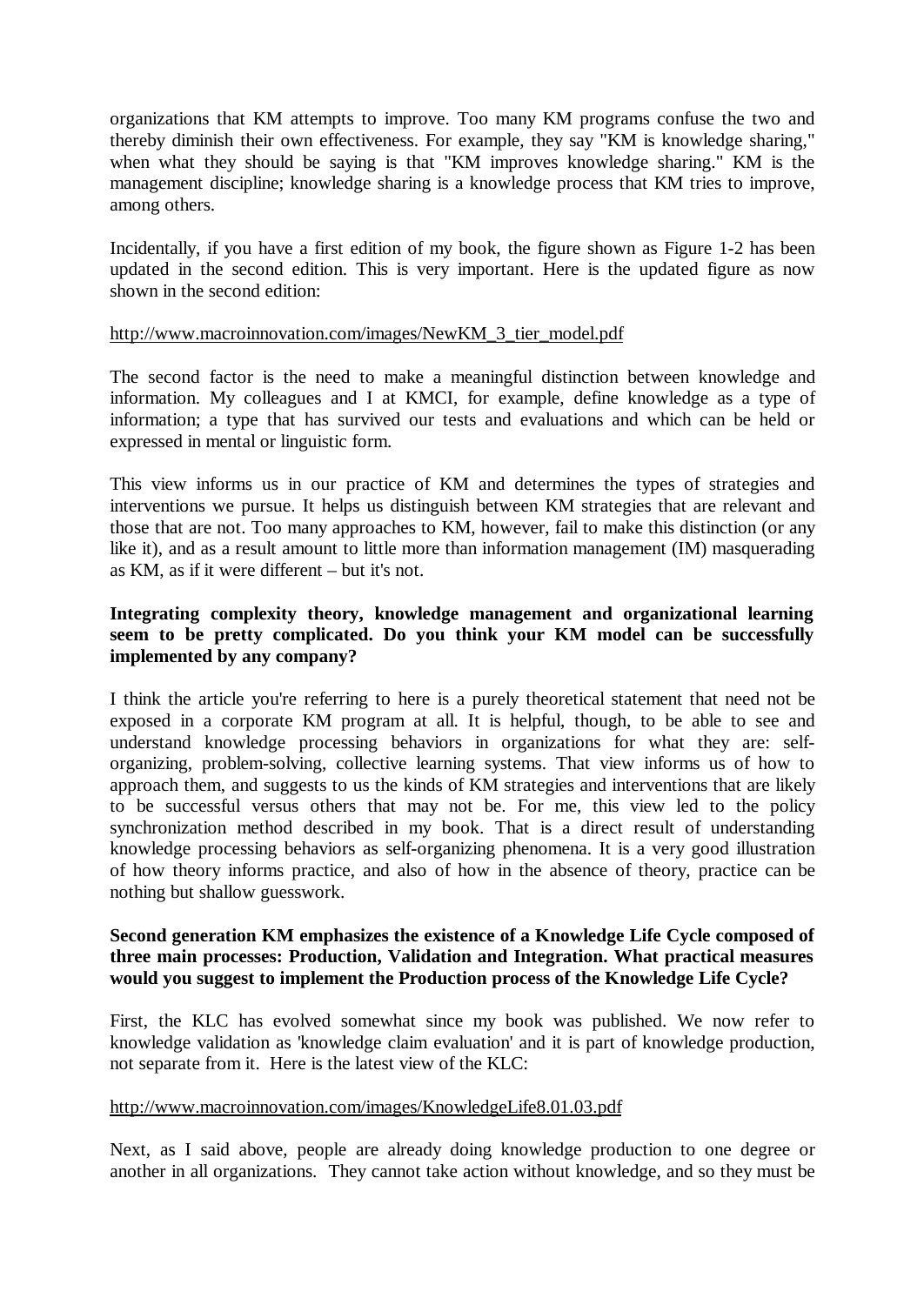producing knowledge in one way or another. So your first step is to find out how they are currently doing it. Then you need to assess the quality and effectiveness of it, and consider interventions that could improve it.

You can use the KLC to guide you in this process. That's what it was created for. Try to examine the makeup of knowledge processing in organizations using the KLC as a template for doing so.

## **What are the drivers for organizational learning?**

What drives organizational learning is the onset of problems that need to be solved. More specifically, it is the gap between knowledge that individuals in organizations have versus knowledge they think they need to have. These epistemic gaps trigger episodes of individual, group, and organizational learning. People learn because they are motivated to do so in order to close their epistemic gaps. This helps them close their instrumental or operational gaps, such as fulfilling customer orders or managing departments.

# **What conditions are critical for organizations to achieve higher rates of innovation and creativity?**

The most critical conditions are what we call "internal transparency" and "epistemic inclusiveness." Both relate to the conditions present in organizational knowledge processing, which must (a) be open to inspection by internal stakeholders, and (b) open to participation by them as well. This leads to the very important idea that there is a difference between business processing and knowledge processing. The conditions I speak of relate to the latter, not the former. We can have openness in knowledge processing in the ways I've described without having the same principles spill over into the business processing side of the equation.

In other words, to say that we are transparently and inclusively open in knowledge processing in an organization is not to say that management should be carried out in democratic ways. On the other hand, managers must learn to lose their monopoly on knowledge processing. Everyone's knowledge is fallible and no one's is sacred. Organizations with high rates of creativity and innovation will be ones that manage to separate control over actions from control over knowledge. It is when we co-mingle the two under the same hierarchical management schemes that we get into trouble. All knowledge should be held continuously open to criticism, no matter what the authority or role of its source, and yet all employees should fulfill their contractual duties, no matter how much they might disagree with their manager's knowledge in use.

## **Managers, after getting familiar with any new management concept, usually ask: "OK. I like the idea, but … what should I do on Monday?". What would you suggest them if they wanted to implement the new KM in their organizations?**

They should identify areas of performance in the organization that are causing them pain or sleepless nights – areas where risk and the cost of errors are high. They should then trace these risks and outcomes to their associated business processes, and then identify the decision points within those processes where errors can originate. They should then consider implementation of knowledge processing functionality at those points with an eye towards quality-controlling related knowledge, and thereby quality-controlling related decisions. This is the bottom-up approach I referred to above, and its advantage is that it (a) begins with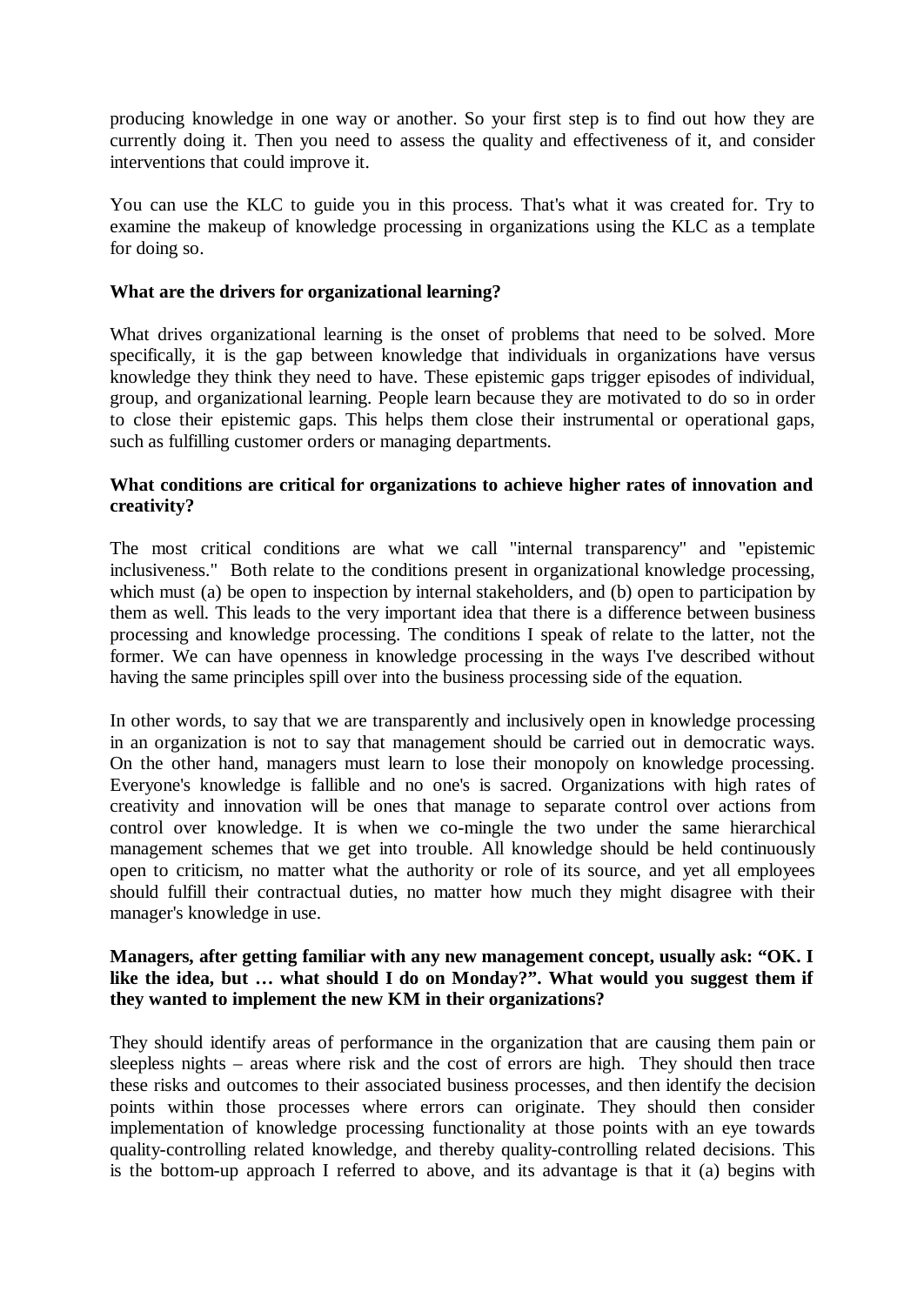highly topical business cases, (b) has immediate impact on business performance, and (c) thereby demonstrates the value and relevance of KM early in the process.

# **Although the awareness of KM is rapidly growing in Poland, there are still not many companies implementing KM. How would you convince Polish managers that introducing KM is the first step for achieving competitive advantage based on sustainable innovation?**

I would make the following very simple argument. Performance in business is largely determined by the quality of actions taken by employees. The quality of actions taken by employees, in turn, is largely driven by the quality of the decisions they make. The quality of the decisions they make, in turn, is largely driven by the quality of their knowledge about situations and how to deal with them. This is where KM comes into play. By improving the quality of employees' knowledge about situations and how to deal with them, we can improve decisions, and the actions and business outcomes that follow. To prove the point, simply identify cases where poor outcomes can be tied to errors in decision-making, and the rest then logically follows as I have explained it. It's really that simple.

The idea of sustainable innovation comes next. Innovation (or learning behaviors) in organizations can vary in its sustainability. To be sustainable, innovation must (a) actually solve our problems by helping us to adapt, and (b) be internally consistent with the manner in which people naturally learn. If the learning behaviors (or the innovation system) is too contrived or artificial, it can actually conflict with the way in which people naturally prefer to learn, and thereby undermine the quality of learning overall, not improve it. Understanding how people naturally prefer to learn is therefore key to KM, and that is why theory is so important. For without a theory of how people naturally prefer to learn, we are likely to build knowledge processing systems that may be ineffective and unsustainable.



**Mark W. McElroy** 

Mark W. McElroy is a well-known authority on knowledge and sustainability management, and a twenty-seven year veteran of management consulting. Much of his career was spent as a partner at KPMG Peat Marwick and a senior manager at Price Waterhouse.